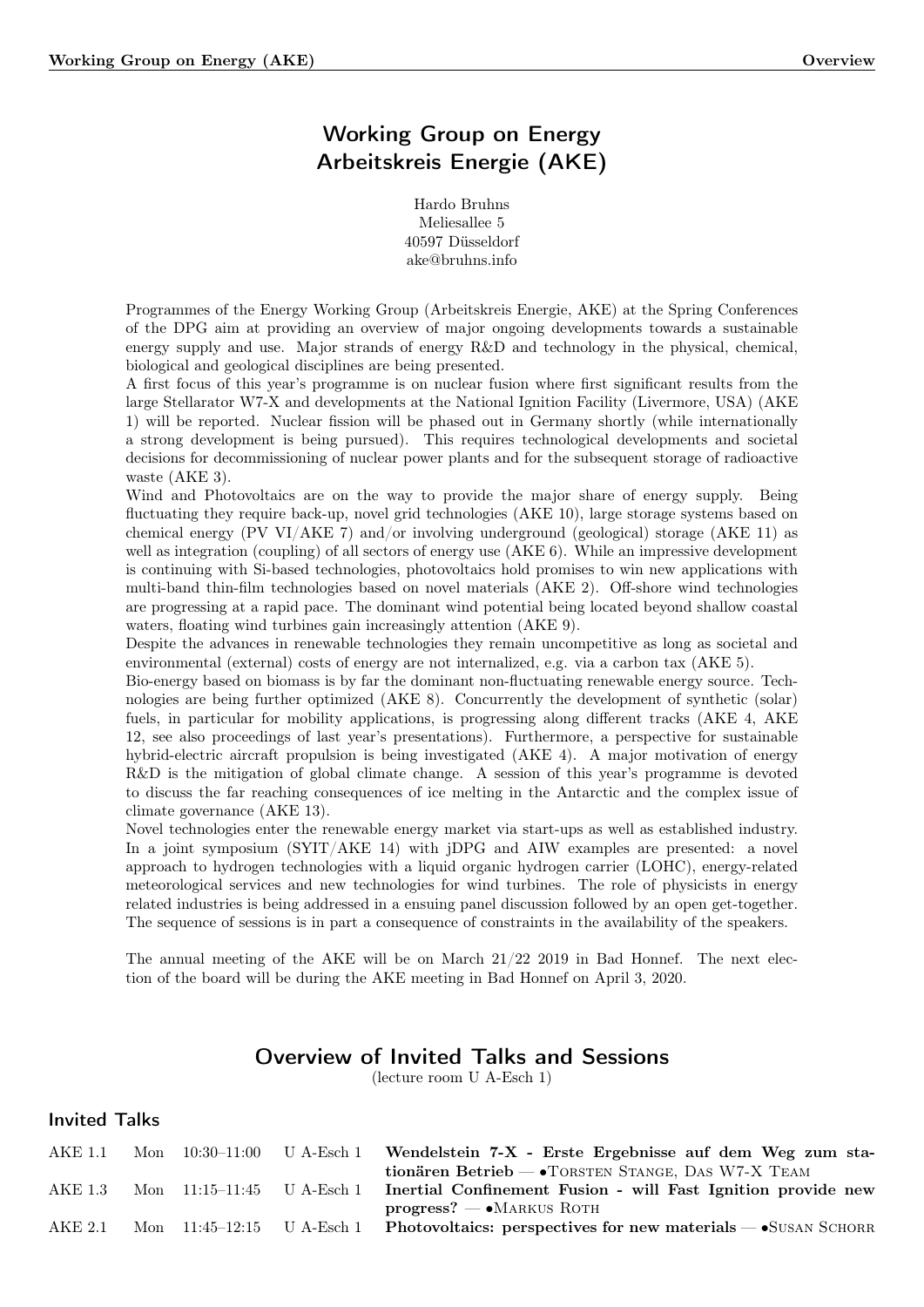| <b>AKE 3.1</b>  | Mon | $14:00 - 14:30$ | U A-Esch $1$         | Radioactive waste in Germany - current situation and future<br>perspectives — . CLEMENS WALTHER                                                                     |
|-----------------|-----|-----------------|----------------------|---------------------------------------------------------------------------------------------------------------------------------------------------------------------|
| <b>AKE 3.2</b>  | Mon | $14:30 - 15:00$ | U A-Esch $1$         | Decommissioning of nuclear facilities $ \bullet$ THOMAS WALTER<br>TROMM                                                                                             |
| AKE 3.3         | Mon | $15:00 - 15:30$ | $U$ A-Esch 1         | The Nobel Prize in Physics 2018 and future applications for<br>Laser-Driven Neutron Sources - • MARKUS ROTH                                                         |
| <b>AKE 4.1</b>  | Mon | $15:30 - 16:00$ | $U$ A-Esch 1         | Innovation in aviation: the role of hybrid-electric aircraft $-$<br>$\bullet$ ANDREAS REEH                                                                          |
| <b>AKE 4.2</b>  | Mon | $16:15 - 16:45$ | $U$ A-Esch 1         | Wind und Wasser zu Ammoniak - maritimer Kraftstoff und En-<br>ergiespeicher für eine emissionsfreie Zukunft — • ANGELA KRUTH                                        |
| <b>AKE 5.1</b>  | Mon | $16:45 - 17:15$ | $U$ A-Esch 1         | Decarbonization of the European energy system with strong sec-<br>tor couplings - KUN ZHU, MARTA VICTORIA, TOM BROWN, GORM<br>B. ANDRESEN, $\bullet$ MARTIN GREINER |
| AKE $6.1$       | Tue | $16:15 - 16:45$ | $U$ A-Esch 1         | Die Energiewende geht in die nächste Phase - wichtige Merk-<br>male der künftigen Energieversorgung - CYRIL STEPHANOS                                               |
| <b>AKE 6.2</b>  | Tue | $16:45 - 17:15$ | U A-Esch $1$         | Die Rolle der Fernwärme bei der Umsetzung der Energiewende<br>$ \bullet$ MARCEL KRÄMER                                                                              |
| <b>AKE 6.3</b>  | Tue | $17:15 - 17:45$ | ${\rm U}$ A-Esch $1$ | WindNODE - Das Schaufenster für intelligente Energie aus dem<br>Nordosten Deutschlands - • MARKUS GRAEBIG                                                           |
| <b>AKE 8.1</b>  | Wed | $10:30 - 11:00$ | U A-Esch $1$         | Bioenergie in Deutschland: Historie, Stand und Perspektiven<br>$ \bullet$ MICHAEL NELLES                                                                            |
| <b>AKE 9.1</b>  | Wed | $11:00-11:30$   | ${\rm U}$ A-Esch $1$ | Floating Offshore Wind - A state of the art review $ \bullet$ FRANK<br>ADAM                                                                                         |
| <b>AKE 10.1</b> | Wed | $11:30-12:00$   | $\,$ U A-Esch $\,1$  | Wege zu einer sicheren und stabilen voll-regenerativen Elek-<br>trischen Energieversorgung - HARALD WEBER                                                           |
| <b>AKE 11.1</b> | Wed | $14:00 - 14:30$ | $U$ A-Esch 1         | Potentiale und Möglichkeiten der untertägigen Energiespe-<br>icherung - SEBASTIAN BAUER, BO WANG, JENS OLAF DELFS,<br>WOLF TILMANN PFEIFFER, CHRISTOF BEYER         |
| <b>AKE 11.3</b> | Wed | $14:45 - 15:15$ | ${\rm U}$ A-Esch $1$ | Numerical modelling of shallow geothermal energy exploration<br>$process$ $\bullet$ HAIBING SHAO                                                                    |
| <b>AKE 12.1</b> | Wed | $15:15 - 15:45$ | $U$ A-Esch 1         | Photocatalysis - a powerful tool for the generation of Sun Fuels<br>from Water and Carbon Dioxide? - HENRIK JUNGE                                                   |
| <b>AKE 13.1</b> | Wed | $16:15 - 16:45$ | $U$ A-Esch 1         | The far reach of ice-shelf thinning in Antarctica - RONJA REESE,<br>HILMAR GUDMUNDSSON, ANDERS LEVERMANN, .RICARDA WINKEL-<br><b>MANN</b>                           |
| <b>AKE 13.2</b> | Wed | $16:45 - 17:15$ | $U$ A-Esch 1         | Globale Klima-Governance: wie wird es nach mittlerweile 24<br>UN-Klimakonferenzen weitergehen? - FELIX EKARDT                                                       |

### Invited talks of the joint symposium SYIT

See SYIT for the full program of the symposium.

|  |                            |                                       | SYIT 1.1 Thu 10:30–11:10 U A-Esch 1 LOHC - wie Wasserstoff zum flüssigen Treibstoff bei Raumtem- |
|--|----------------------------|---------------------------------------|--------------------------------------------------------------------------------------------------|
|  |                            |                                       | $\text{perature wird} \longrightarrow \text{CORNELIUS VON DER HEYDT}$                            |
|  | SYIT 1.2 Thu $11:10-11:50$ | U A-Esch 1                            | Energiewende können Physiker auch ?! $\rightarrow$ MATTHIAS LANGE                                |
|  |                            | SYIT 1.3 Thu $11:50-12:30$ U A-Esch 1 | Windenergietechnik als Arbeitsgebiet für Physikerinnen und                                       |
|  |                            |                                       | $Phvsiker - \bullet UWE RITSCHEL$                                                                |

## **Sessions**

| AKE 1.1-1.3     | Mon | $10:30-11:45$   | $U$ A-Esch 1 | <b>Nuclear Fusion</b>                                   |
|-----------------|-----|-----------------|--------------|---------------------------------------------------------|
| $AKE 2.1 - 2.1$ | Mon | $11:45 - 12:15$ | $U$ A-Esch 1 | <b>Photovoltaics</b>                                    |
| $AKE$ 3.1-3.3   | Mon | $14:00 - 15:30$ | U A-Esch 1   | Decommissioning of Nuclear Facilities and Final Reposi- |
|                 |     |                 |              | tory                                                    |
| AKE 4.1–4.2     | Mon | $15:30 - 16:45$ | U A-Esch 1   | Mobility: Hybrid-electric Aviation and Synthetic Fuels  |
| AKE 5.1–5.3     | Mon | $16:45 - 17:45$ | $U$ A-Esch 1 | Intermittent Renewable Energy Supply                    |
| AKE 6.1–6.3     | Tue | $16:15 - 17:45$ | $U$ A-Esch 1 | <b>Sector Coupling</b>                                  |
| $AKE 7.1 - 7.1$ | Wed | $9:00 - 9:45$   | U Audimax    | PV X: Chemical Energy Storage (joint session PV/AKE)    |
| $AKE 8.1 - 8.1$ | Wed | $10:30 - 11:00$ | $U$ A-Esch 1 | <b>Bioenergy</b>                                        |
| $AKE 9.1 - 9.1$ | Wed | $11:00 - 11:30$ | U A-Esch 1   | Wind Energy                                             |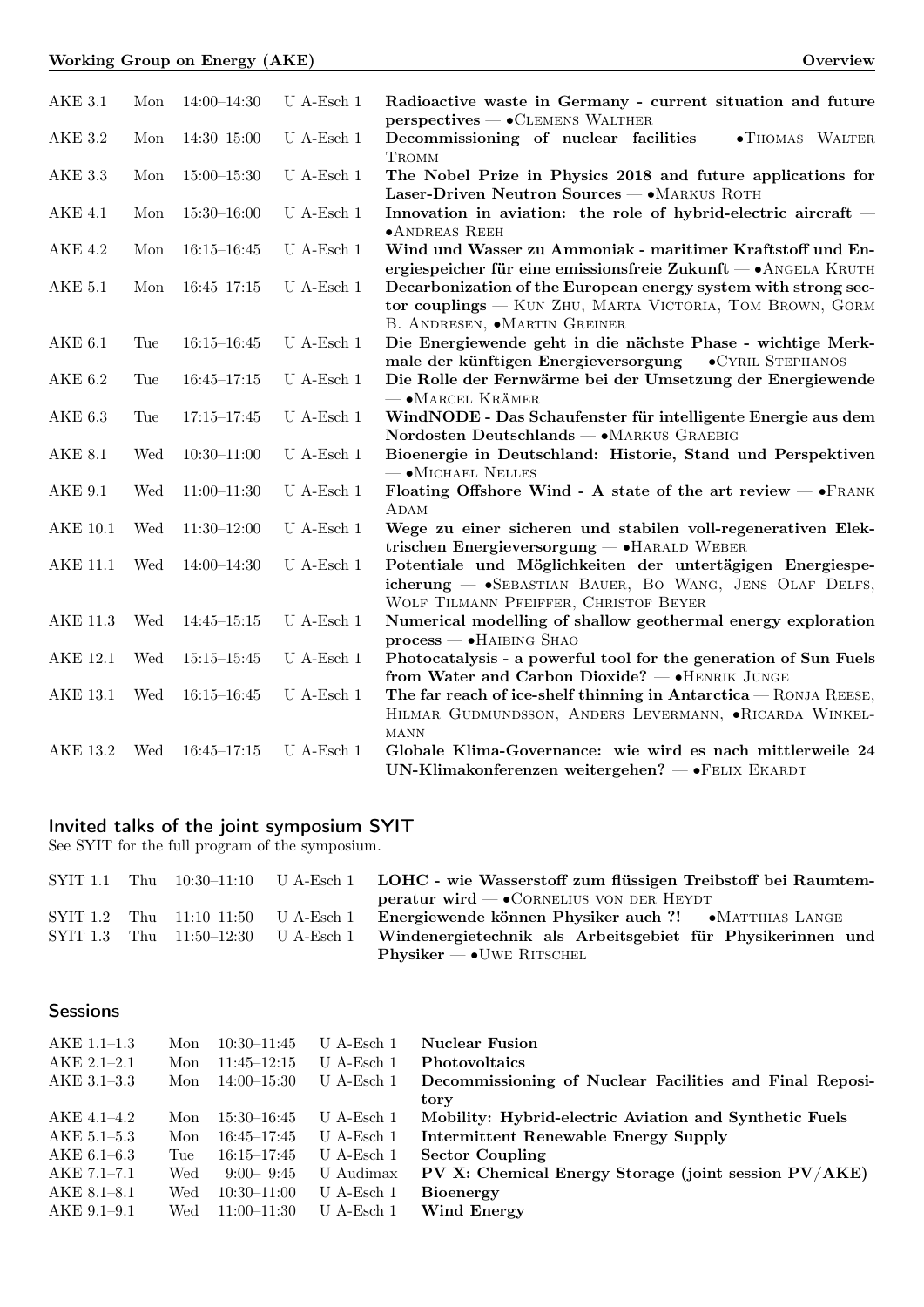|                                          |  | AKE 10.1–10.2 Wed 11:30–12:15 U A-Esch 1 Distributed Energy Generation, Electrical Grids             |
|------------------------------------------|--|------------------------------------------------------------------------------------------------------|
| AKE 11.1-11.3 Wed 14:00-15:15 U A-Esch 1 |  | Geological Energy Storage and Geothermal Energy                                                      |
|                                          |  | AKE 12.1-12.2 Wed 15:15-16:00 U A-Esch 1 Artificial Photosynthesis, CO2-Reduction                    |
| AKE 13.1–13.2 Wed 16:15–17:15 U A-Esch 1 |  | Climate Change                                                                                       |
|                                          |  | AKE 14.1–14.5 Thu 10:30–14:00 U A-Esch 1 Industrietag: Physiker in der Energietechnik (joint session |
|                                          |  | SYIT/AKE)                                                                                            |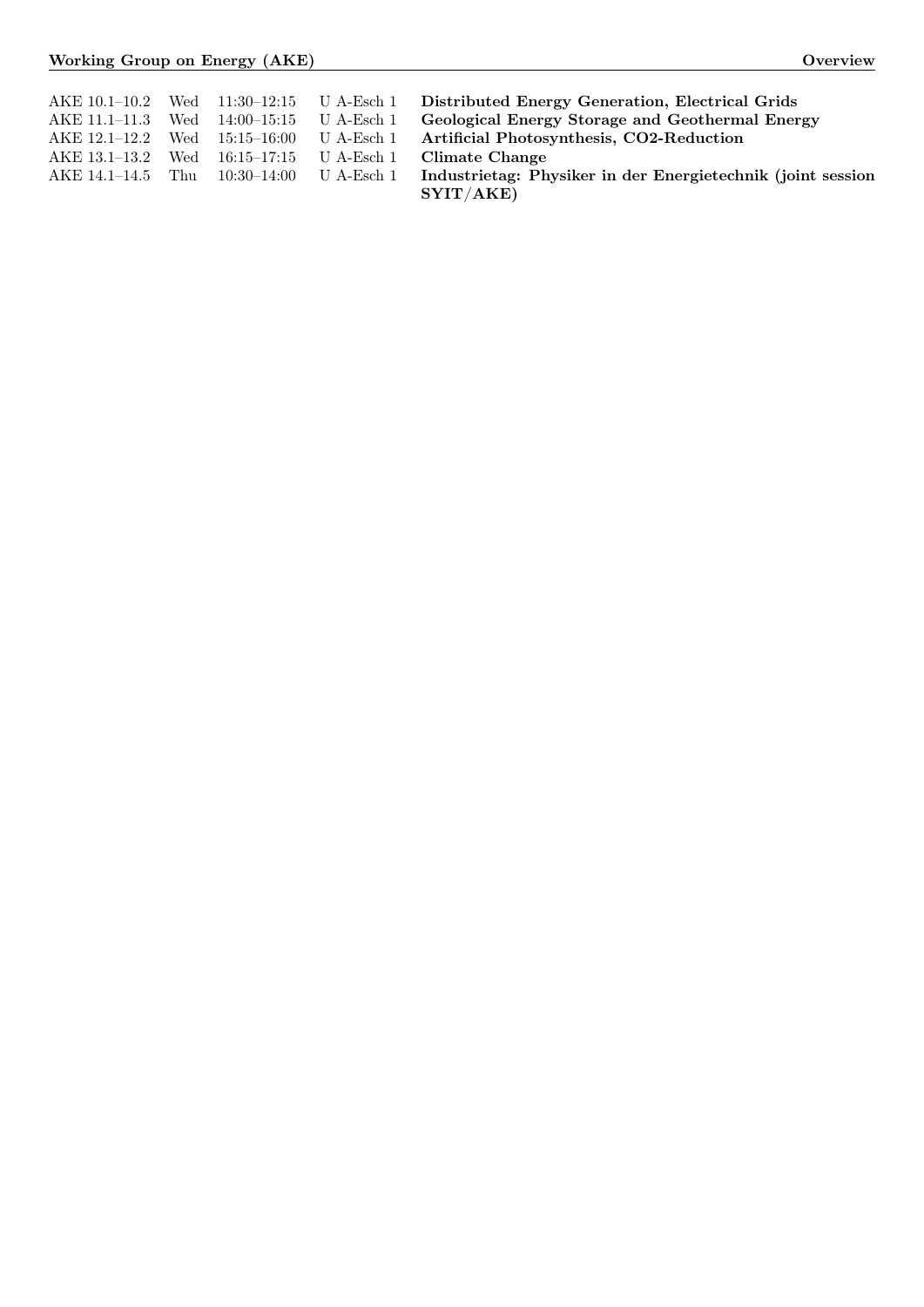# AKE 1: Nuclear Fusion

Time: Monday 10:30–11:45 Location: U A-Esch 1

**Invited Talk** AKE 1.1 (21) Mon 10:30 U A-Esch 1 Wendelstein 7-X - Erste Ergebnisse auf dem Weg zum stationären Betrieb — •TORSTEN STANGE und DAS W7-X TEAM — Max-Planck-Institut für Plasmaphysik, Wendelsteinstr. 1, 17491 Greifswald Das weltweit fortschrittlichste Stellaratorexperiment ist Ende 2015 in Betrieb gegangen. Dem folgten zwei weitere Betriebsphasen. Neben der integralen Inbetriebnahme der sehr komplexen Anlage, die mit 70 supraleitenden Spulen ein Hochtemperaturplasma einschließt, dienten diese ersten Experimente dazu, herauszufinden, inwieweit bereits Aussagen über dem Design der Anlage zugrundeliegenden Optimierung gemacht werden können. Mit noch ungekühlten Wandkomponenten im Plasmagefäß war die Pulslänge zwar begrenzt. Es konnten jedoch bereits Plasmazustände erreicht werden, die für den Nachweis der Optimierung der Magnetfeldkonfiguration und den späteren Dauerstrichbetrieb notwendig sind. Dazu gehören Elektronen- und Ionentemperaturen bis knapp 4 keV und Plasmadichten jenseits der 10<sup>20</sup> m<sup>−3</sup>. Zusammengenommen wurde sogar der bisherige Weltrekord für das Fusionstripelprodukt in Stellaratoren übertroffen. Der Vortrag berichtet über die ersten experimentellen Ergebnisse und erklärt deren Relevanz für das Erreichen stationärer Hochleistungsplasmen.

AKE 1.2 (16) Mon 11:00 U A-Esch 1 Systems Code for the Design of Fusion Power Plants - What they can and can not do —  $\bullet$ FELIX WARMER — Max-Planck-Institut für Plasmaphysik, Wendelsteinstraße 1, 17491, Greifswald Fusion power plants will be complex technical devices containing a high temperature plasma which is the source for the fusion reactions and energy generation. The physics aspects are coupled to various complex subsystems which all have interdependencies and often nonintuitive interactions. In order to capture such a system in a holistic way, systems codes are employed. Systems codes are a framework of simplified yet comprehensive models which aspire to describe a whole fusion power plant in a complete, yet computationally tractable way. Such codes allow to study the multidimensional physics and engineering parameter space to ascertain tradeoffs between different design parameters, performance and costs. The capabilites, advantages, as well as disadvantages of systems codes are reported.

Invited Talk AKE 1.3 (17) Mon 11:15 U A-Esch 1 Inertial Confinement Fusion - will Fast Ignition provide new progress? — ∙Markus Roth — Technische Universtät Darmstadt, Institut für Kernphysik, Schlossgartenstrasse 9, 64289 Darmstadt

Laser driven fusion experiments have made significant progress over the last years. Since the beginning of the ICF campaign at the National Ignition Facility (NIF) at the Lawrence Livermore National Laboratory in California, although the fusion peak power during the experiments has exceeded 1 PW, there is a factor two to three to achieve a burning plasma and sustainable self-heating. One alternate route not only to achieve ignition, but high gain is the concept of fast ignition. Laser driven ion beams are among the most intense particle sources available today. Due to their short pulse duration they could heat any material to high temperatures without hydrodynamic ambiguities. Heating of strongly compressed matter is interesting for two reasons: it explores a parameter space new to experimental access and addresses the question of fast ignition.

We have successfully performed experiments at the ORION and OMEGA facilities to use laser driven proton beams to heat a compressed target and are planning for an integrated experiment at NIF. While those experiments are of fundamental interest the concept also addresses the physics of proton fast ignition. We will present the status of fusion research, experiments and the preceding tests and introduce a route to a first real PFI experiment.

### AKE 2: Photovoltaics

Time: Monday 11:45–12:15 Location: U A-Esch 1

**Invited Talk**  $AKE 2.1 (24)$  Mon 11:45 U A-Esch 1 Photovoltaics: perspectives for new materials —  $\bullet$ Susan SCHORR — Helmholtz-Zentrum Berlin für Materialien und Energie, Germany

Materials are the fundamental basis for solutions to the most pressing issues in energy generation. In many cases, long-term solutions to these problems will depend on breakthrough innovations in materials. Meeting this challenge will require new materials and technologies for producing, storing and using energy with performance levels far beyond what is now possible.

Photovoltaics (PV), the direct conversion of sunlight into electrical

energy, plays a key role within the renewable energies. Thin film solar cells using compound semiconductors as absorber material are foreseen as one of the most promising and cost-efficient technology. To achieve further cost reductions in PV module efficiency must be increased beyond the single-junction limit (Shockley-Queisser limit).

The talk will present an overview on recent developments of new materials for solar energy conversion focusing on semiconductors which are potentially suitable for wide-bandgap applications such as mulitjunction solar cells. Three material groups will be presented: (1) organic (A) metal (M) halide (X) perovskites (AMX3), (2) quaternary chalcogenide semiconductors and (3) ternary II-IV-V2 nitrides, like ZnSnN2 and ZnGeN2.

## AKE 3: Decommissioning of Nuclear Facilities and Final Repository

Time: Monday 14:00–15:30 Location: U A-Esch 1

**Invited Talk** AKE 3.1 (23) Mon 14:00 U A-Esch 1 Radioactive waste in Germany - current situation and future perspectives — ∙Clemens Walther — Institute of Radioecology and Radiation Protection Leibniz Universität Hannover, Herrenhäuser Str. 2, D-30419 Hannover

Asse, Morsleben, Konrad, Gorleben - names that are identified with the, some call it "wicked", problem of nuclear waste disposal. However, during the past five years, new concepts were elaborated - particularly concerning legal, political and participatory issues. The presentation will give an overview of the current situation from the technical side (how much waste will we have to handle? What are specifications and requirements for safe disposal?), elucidate the planned selection process according to the site selection act (How long will it take? Who will decide?) and will identify how research must continuously support this process.

Invited Talk AKE 3.2 (22) Mon 14:30 U A-Esch 1 Decommissioning of nuclear facilities — •Thomas WALTER Tromm — KIT, Karlsruhe Institute of Technology

This presentation gives an overview on the KIT activities related to decommissioning of nuclear facilities. Our research aims are to standardize decommissioning procedures, to increase efficiency, to further minimize radioactive waste amounts, to reduce radiation exposure rates to staff, and to design autonomous and/or remote-operated decontamination techniques, which can be used in highly contaminated areas. The standardization of the entire decommissioning process allows for an automation which reduces staff deployment and thus occupational radiation exposure. Those activities take place in close cooperation with industry and with research and education partners, such as the newly founded Decommissioning Competence Cluster coordinated by KIT. KIT researchers are strongly involved in German decommission-

Monday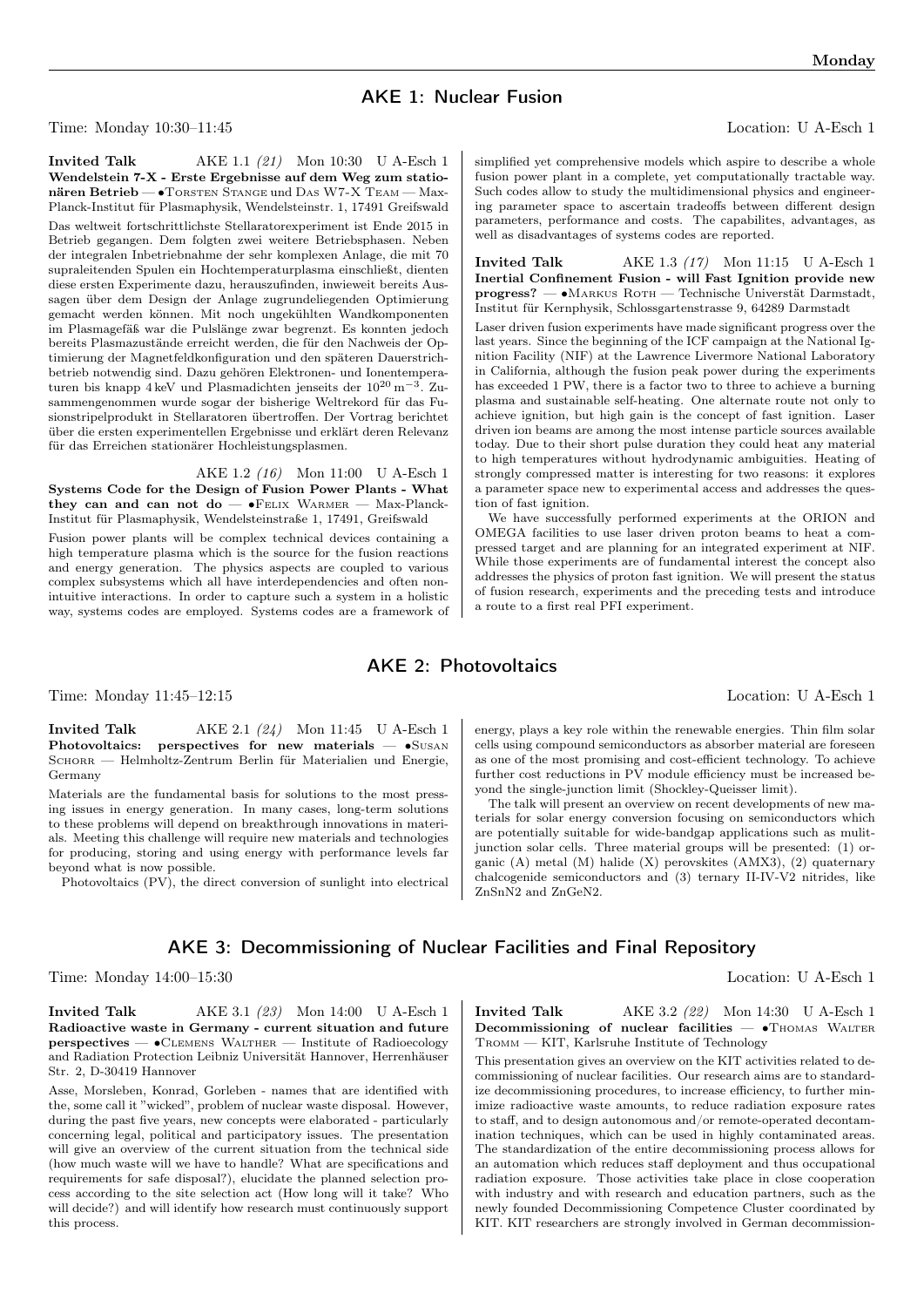ing working groups (e.g. within German Nuclear Society (KTG), Association of German Engineers (VDI)), in the international decommissioning network (IDN) of the IAEA, and are actively engaged i.e. in the organization of international workshops. In cooperation with the European Commission, the ELINDER (European Learning Initiatives for Nuclear Decommissioning and Environmental Remediation) initiative, which started in 2016, is being carried out, while having a regular exchange with international institutions (e.g. Fukui University, Japan).

Invited Talk AKE 3.3 (18) Mon 15:00 U A-Esch 1 The Nobel Prize in Physics 2018 and future applications for Laser-Driven Neutron Sources — ∙Markus Roth — Technische Universität Darmstadt, Institut für Kernphysik, Schlossgartenstrasse 9, 64289 Darmstadt

One of the pressing demands in our western society is the safety and maintenance of our nuclear legacy. In Germany the dismantling, safe processing and storage of nuclear waste have resulted in a multi-

national research program. Nondestructive testing methods and material selective imaging of compound large objects is possible using thermal and fast neutrons. Also, a powerful, safe, and compact neutron source is required. Since Donna Strickland and Gerard Mourou opened the path for ultra-intense lasers many applications have been investigated using the unique parameter of laser-driven secondary sources. Recently, we have demonstrated the realization of a short-pulse laserdriven neutron source with beam intensities orders of magnitude above earlier attempts. Those sources can lead to a compact and potentially mobile neutron source with a large number of applications.

I will present the mechanism of creating an intense pulsed and highly directed beam of neutrons using ultra-intense lasers and the recent results using laser systems in the US and in Europe. I will focus on a few examples of using such sources for applications that are either important for the security of our countries or will have large economical potential in industrial applications. These range from the remote sensing of illicit nuclear material in cargo to the non-destructive analysis of large civil constructions using compact laser systems.

## AKE 4: Mobility: Hybrid-electric Aviation and Synthetic Fuels

Time: Monday 15:30–16:45 Location: U A-Esch 1

**Invited Talk** AKE 4.1 (31) Mon 15:30 U A-Esch 1 Innovation in aviation: the role of hybrid-electric aircraft — ∙Andreas Reeh — Siemens AG, Siemens eAircraft, Günther-Scharowsky-Str.1, 91058 Erlangen

Distributed electric aircraft propulsion promises energy and emission saving as well as operational benefits for future aircraft. A key for realizing such new and unconventional concepts are lightweight and efficient hybrid-electric propulsion systems. The audience is introduced to the components of such systems, the characteristic performance parameters and the technological challenges in the optimization and implementation of such systems. The shown successful maiden flights and demonstrator projects pave the way for commercial applications.

### Coffee break

**Invited Talk**  $AKE 4.2 (9)$  Mon 16:15 U A-Esch 1 Wind und Wasser zu Ammoniak - maritimer Kraftstoff und Energiespeicher für eine emissionsfreie Zukunft — ∙Angela KRUTH — Leibniz Institut für Plasmaforschung und Technologie e.V., Greifswald

Ammoniak ist ein hervorragender Energiespeicher. Der hochdichte Energieträger kann aus Wasser und Luftstickstoff unter Einsatz erneuerbarer Energien hergestellt, leicht verflüssigt und mittels einer bereits verfügbaren Infrastruktur transportiert werden. Dadurch eröffnet sich die Möglichkeit einer emissionsfreien globalen Energiewirtschaft. Für die Realisierung einer emissionsfreien Mobilität auf der Basis von Ammoniak sind innovative Konzepte im Bereich der Nanotechnologie für die Erzeugung und Nutzung von Ammoniak als Kraftstoff dringend notwendig. In diesem Beitrag werden wichtige dünnschichtbasierte Schlüsseltechnologien vorgestellt, die grüne Konzepte für etablierte traditionelle Verfahren wie den Haber-Bosch-Prozess und den Verbrennungsmotor ermöglichen, z.B. die Festkörper-Elektrolyse, Sauerstoff-Separation und Ammoniak-Reformer. Außerdem werden direkte Energiewandlungsprozesse wie die Festkörper-Ammoniaksynthese und Festoxid-Brennstoffzelle für die Ammoniak-Verstromung diskutiert. Das INP entwickelt seit mehreren Jahren Dünnschichten und Materialien für die Energietechnik und koordiniert das CAMPFIRE-Bündnis aus über 30 Partnern der Region Nord-Ost mit dem Ziel der Entwicklung von Technologien zur Erzeugung und Nutzung von grünem Ammoniak.

### AKE 5: Intermittent Renewable Energy Supply

Time: Monday 16:45–17:45 Location: U A-Esch 1

**Invited Talk**  $AKE$  5.1 (3) Mon 16:45 U A-Esch 1 Decarbonization of the European energy system with strong  $\rm sector~couplings - K$ un  $\rm ZHU^1$ , Marta Victoria<sup>1</sup>, Tom Brown<sup>2</sup> , GORM B. ANDRESEN<sup>1</sup>, and •MARTIN GREINER<sup>1</sup> — <sup>1</sup>Department of Engineering, Aarhus University —  $^2$ Institute for Automation and Applied Informatics, Karlsruhe Institute of Technology

Ambitious targets for renewable energy and CO2 taxation both represent political instruments for decarbonization of the energy system. We model a high number of coupled electricity and heating systems, where the primary sources of CO2 neutral energy are from variable renewable energy sources (VRES). The model includes hourly dispatch of all technologies for a full year for every country in Europe. The amount of renewable energy and the level of CO2 tax are fixed exogenously, while the cost-optimal composition of energy generation, conversion, transmission and storage technologies and the corresponding CO2 emissions are calculated. Even for high penetrations of VRES, a significant CO2 tax of more than 100 EUR/tCO2 is required to limit the combined CO2 emissions from the sectors to less than 5% of 1990 levels, because curtailment of VRES, combustion of fossil fuels and inefficient conversion technologies are economically favored despite the presence of abundant VRES. A sufficiently high CO2 tax results in the more efficient use of VRES by means of heat pumps and hot water storage, in particular. We conclude that a renewable energy target on its own is not sufficient; in addition, a CO2 tax is required to decar-

bonize the electricity and heating sectors and incentivize the least cost combination of flexible and efficient energy conversion and storage.

AKE 5.2 (14) Mon 17:15 U A-Esch 1 Geometric optimization of wind farms based on minimization of the Coulomb energy — Joakim Trane, Erik B. Joergensen, and ∙Martin Greiner — Department of Engineering, Aarhus University

Within a constrained wind-farm area, the wind turbines need to have sufficient spacing, so that the wind is able to recover in between the turbines. In this respect, wind turbines can be treated in analogy to equally charged particles, which arrange to have largest possible distances by minimizing the total Coulomb energy. This objective leads to a much faster spatial optimization of wind farms when compared to layout optimizations with dedicated engineering wind-farm models. For isotropic wind roses, the resulting Coulomb layouts lead to an increase of the wind-farm power efficiency by about 10% when compared to standard grid-like layouts. A further generalization of this optimization analogy to non-isotropic two-particle Coulomb interactions is also discussed and demonstrated to successfully deal with non-isotropic wind roses.

AKE 5.3 (1) Mon 17:30 U A-Esch 1 Von der Grundlastdeckung zur Lückenlastdeckung —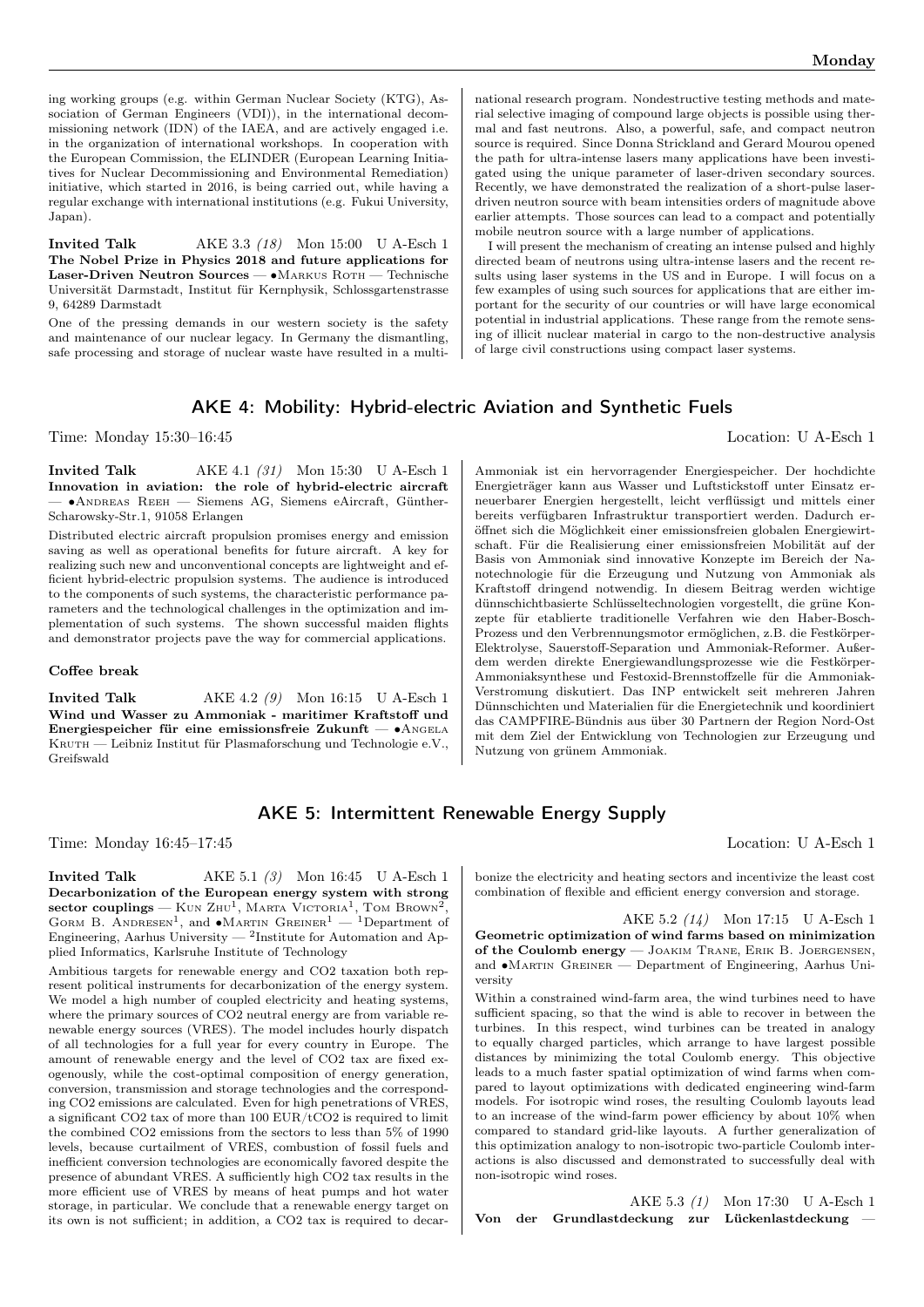∙Helmut Alt — Eichelhäherweg 6, 52078 Aachen

Bei aller Euphorie, unsere Energieversorgung im Rahmen der politisch verordneten Zielvorgaben der "Energiewende" auf eine Stromerzeugungsbasis mit 100 % regenerativer Primärenergie umrüsten zu können, mögen einige Fakten aus der realen Bedarfsdeckung im Bereich der öffentlichen Stromversorgung Beachtung finden, um kostenbelastende Fehlentwicklungen zu vermeiden. Inzwischen treten die Wirkungen der als Panikreaktion auf die Fukushima-Katastrophe singulär in Deutschland gesetzten unsinnigen Zielsetzungen der politisch doch sehr hastig

# AKE 6: Sector Coupling

Time: Tuesday 16:15–17:45 Location: U A-Esch 1

### **Invited Talk**  $AKE 6.1 (5)$  Tue 16:15 U A-Esch 1 Die Energiewende geht in die nächste Phase - wichtige Merkmale der künftigen Energieversorgung — • CYRIL STEPHANOS acatech - Deutsche Akademie der Technikwissenschaften

Sollen die Treibhausgasemissionen drastisch reduziert werden, muss die Energieversorgung grundlegend umgebaut werden. War die Energiewende bisher vor allem auf die Stromerzeugung konzentriert, müssen nun in allen Sektoren die CO2-Emissionen gesenkt werden. Dafür ist ein systemübergreifender Ansatz notwendig. Erneuerbare Energiequellen müssen ausgebaut, Effizienzpotenziale gehoben und Energieträger dort eingesetzt werden, wo sie am effizientesten sind. Doch welche Rolle spielen Energieträger wie erneuerbar erzeugter Strom, Wasserstoff, Gas und flüssige Kraftstoffe? Wie viele Speicher und regelbare Kraftwerke werden in Zukunft für eine hohe Versorgungssicherheit notwendig sein? Und welche Entscheidungen muss die Politik heute treffen, welche Randbedingungen muss sie setzen?

Diesen und weiteren Fragen hat sich die Arbeitsgruppe "Sektorkopplung" des Akademienprojekts "Energiesysteme der Zukunft" angenommen. In dem Vortrag werden die zentralen Ergebnisse der Arbeitsgruppe vorgestellt und mit den Erkenntnissen aus anderen, systemübergreifenden Studien zum deutschen Energiesystem verglichen.

**Invited Talk**  $AKE 6.2 (6)$  Tue 16:45 U A-Esch 1 Die Rolle der Fernwärme bei der Umsetzung der Energiewende — ∙Marcel Krämer — swb Erzeugung, Bremen

Während im Stromsektor bereits erhebliche Fortschritte hin zu einer nachhaltigen Erzeugung auf Basis erneuerbarer Energien zu konstatieren sind, steckt der Wärmesektor in dieser Hinsicht noch in den Kinder-

### AKE 7: PV X: Chemical Energy Storage (joint session PV/AKE)

Time: Wednesday 9:00–9:45 Location: U Audimax

Plenary Talk AKE 7.1 (5) Wed 9:00 U Audimax Chemical Energy Storage: a Key Element for a Sustainable Energy Future —  $\bullet$ FERDI SCHÜTH — Max-Planck-Institut für Kohlenforschung, Mülheim an der Ruhr, Germany

Our energy systems are facing fundamental changes, caused by the depletion of fossil fuels and climate change. This requires increased use of renewable energy, which are typcially intermittent, such as solar radiation and wind energy. Storage of energy could thus become a key

verordneten Energiewende hinsichtlich des überbordenden Ausbaus der fluktuierenden regenerativen Primärenergieträger mittels Wind- und Sonnenanlagen zur Deckung des deutschen Strombedarfes immer deutlicher zu Tage: Über 25 Mrd.  $\in$  jährliche EEG Belastung! Es ist Daher angezeigt, in Demut zu ergründen, was geht und was unter bezahlbaren Randbedingungen nicht geht, um eine effiziente Weiterentwicklung der Energiewende mit realistische Zielsetzungen auf gangbaren Wegen zu ermöglichen nach dem Motto: "Das Bessere ist der Feind des Guten, aber was gestern gut war, muss auch heute noch brauchbar sein".

schuhen. Neben der Gebäudedämmung zur Verringerung des Energiebedarfs spielen die Technologien für die Bereitstellung von CO2-arm bzw. CO2-frei erzeugter Wärme eine wichtige Rolle. Fernwärme auf Basis von Kraft-Wärme-Kopplung kann hier einen wesentlichen Beitrag leisten und steht deshalb derzeit auch im Mittelpunkt verschiedener Förderprogramme der Bundesregierung. Anhand der Überlegungen, Planungen und Bauvorhaben eines städtischen Energieversorgers soll die Rolle der Fernwärme im Rahmen der Energiewende umfassend dargestellt werden.

### **Invited Talk**  $AKE 6.3 (12)$  Tue 17:15 U A-Esch 1 WindNODE - Das Schaufenster für intelligente Energie aus dem Nordosten Deutschlands — ∙Markus Graebig — Wind-NODE

WindNODE richtet den Blick in eine Zukunft, in der unser elektrischer Energiebedarf nahezu vollständig aus erneuerbaren Quellen gedeckt wird. Gegenwärtig stammt bereits rund ein Drittel der elektrischen Energie in Deutschland aus "Erneuerbaren", allen voran aus den volatilen Quellen Wind und Sonne. Im WindNODE-Projektgebiet Ostdeutschland sind es bereits weit über 50%. WindNODE bringt über 70 Partner aus Industrie, Gewerbe und Wissenschaft zusammen, die gemeinsam Musterlösungen für die Systemintegration sehr großer Mengen Erneuerbarer entwickeln. Im Mittelpunkt stehen dabei Flexibilitäten (Lastverschiebung und Sektorkopplung) auf der Verbraucherseite aus technischer, wirtschaftlicher, regulatorischer und sozialer Sicht. Der Vortrag präsentiert dieses "Reallabor" der Energiewende, stellt erste Zwischenergebnisse vor und geht speziell auch auf die methodischen Aspekte dieses Großprojekts ein.

question in future energy systems, and methods for storage and different time and size scales are necessary. Chemical storage, including electrochemical systems such as batteries, have advantages compared to purely physical methods, since only chemical methods reach the required storage densities. The presentation will address the conditions, which future storage systems will have to meet and discuss different systems and their integration into the energy system. Main develeopment lines and the research needs associated with them will also be addressed.

### AKE 8: Bioenergy

Time: Wednesday 10:30–11:00 Location: U A-Esch 1

**Invited Talk**  $AKE 8.1 (4)$  Wed 10:30 U A-Esch 1 Bioenergie in Deutschland: Historie, Stand und Perspektiven — ∙Michael Nelles — Uni Rostock -Agrar- und Umweltwissenschaftliche Fakultät - Professur Abfall- und Stoffstromwirtschaft — Deutsches Biomasseforschungszentrum (DBFZ) Leipzig

Die Energieversorgung Deutschlands muss im Sinne einer nachhaltigen Entwicklung in den nächsten Jahrzehnten vollständig auf erneuerbare Energien (EE) umgestellt und die Versorgung der Industrie mit organischen Grundstoffen in diesem Jahrhundert von petro- auf biobasierte

Stoffe ausgerichtet werden. Dieses ambitionierte Ziel der langfristigen Integration von Biomasse in ein nachhaltiges Energie- und Bioökonomiesystem ist nur erreichbar, wenn die Biomasse effizient, umweltverträglich und mit höchstmöglichem volkswirtschaftlichem Nutzen eingesetzt wird.

Schon heute nimmt die Bioenergie im Energiesystem eine besondere Stellung ein. Bezogen auf die Einsatzgebiete waren dies 2017 rund 1/4 der Bruttostromerzeugung aus erneuerbaren Energien sowie über 90 % der erneuerbaren Wärme und regenerativen Kraftstoffe. In den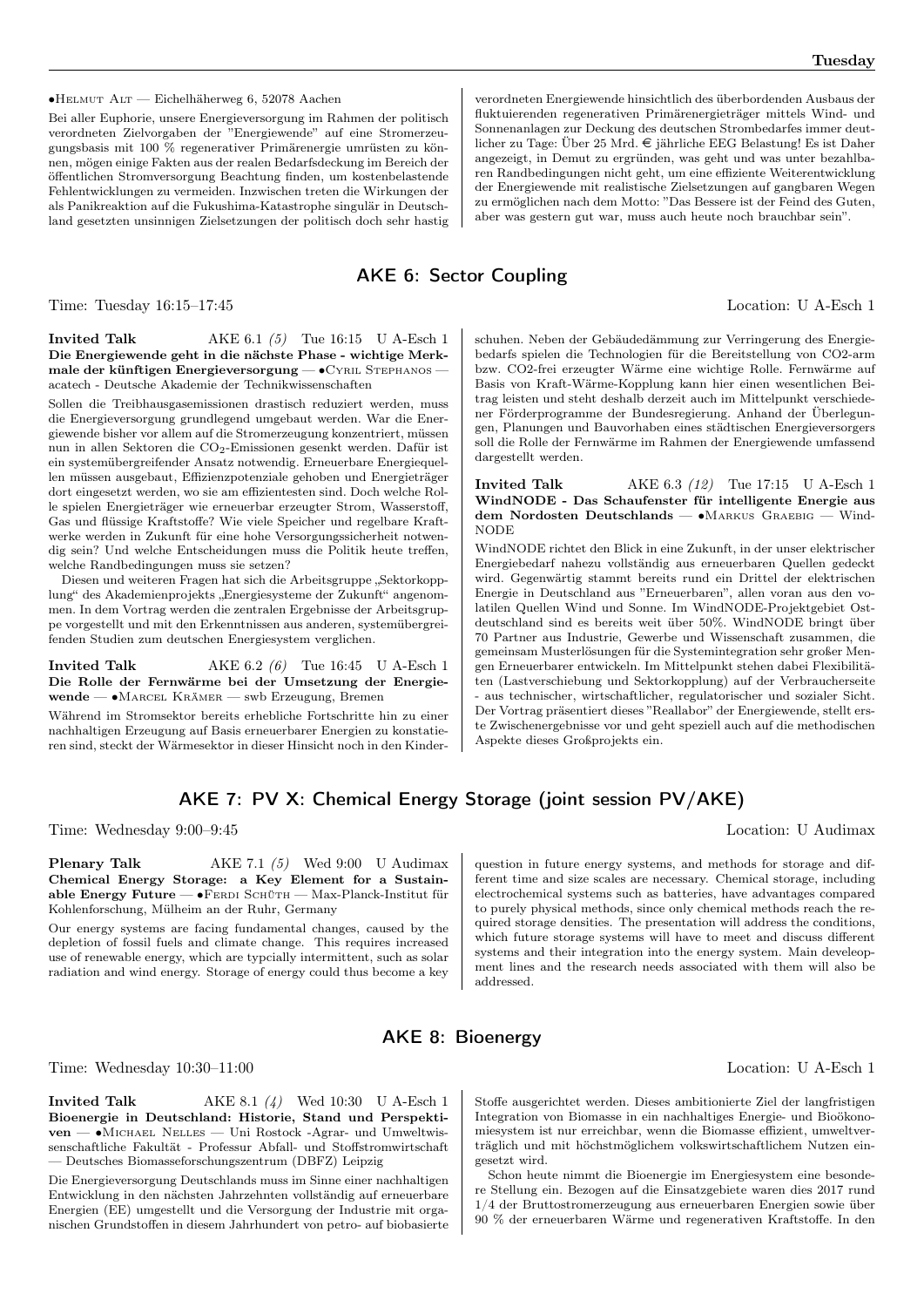nutzung sowie die Verwertung neuer Reststoffströme aus Biomasse verarbeitenden Prozessen, z.B. der Chemieindustrie sowie das Schließen von Nährstoffkreisläufen eröffnen ergänzende Wertschöpfungspotenziale für intelligent integrierte Bioenergieverfahren.

## AKE 9: Wind Energy

Time: Wednesday 11:00–11:30 Location: U A-Esch 1

**Invited Talk** AKE 9.1 (10) Wed 11:00 U A-Esch 1 Floating Offshore Wind - A state of the art review — ∙Frank ADAM — University of Rostock, Chair of Wind Energy Technology, Rostock, Germany

Floating substructures for wind turbines are commonly credited for enabling the offshore wind industry, so far focused on fixed substructures, to expand into deeper waters. As per Arent et al. (2012), 77% of global offshore wind potential is located in water depths deeper than 60m. To reach areas with those water depths floating systems are needed. Compared to fixed offshore wind turbines or onshore wind turbines such solutions have different issues. The issues are e.g. higher motions of the whole system because of less foundation stiffness, wind

### farms far away from the coastline and longer grid connection to shore as well as dynamic cables to connect the devices with each other and the substation. The advantages of floating substructures are e.g., that they could be cost competitive in comparison to onshore renewable energy devices as well as that the need of huge installation vessels can be avoided because of an integrated installation procedure of the substructure and the wind turbine on top. The presentation will give a state of the art review of existing floating offshore substructures incl. a focus on current research and development topics. For example scaling effects for combined wind and wave tests with scales of 1:50 up to 1:100 are an issue. Other topics for the presentation will be the servo-hydro-aero-elastic coupled calculation methods and issues with regard to fabrication methods.

### AKE 10: Distributed Energy Generation, Electrical Grids

Time: Wednesday 11:30–12:15 Location: U A-Esch 1

Invited Talk AKE 10.1 (2) Wed 11:30 U A-Esch 1 Wege zu einer sicheren und stabilen voll-regenerativen Elektrischen Energieversorgung — ∙Harald Weber — Universität Rostock, Institut für Elektrische Energietechnik

Im Zuge der Energiewende wird mehr und mehr elektrische Energie von Wind- und PV-Anlagen erzeugt. Diese Energie wird in großen chemischen Speichern gespeichert (Speicherkraftwerk). Diese neuen Player werden mit Umrichtern an das Drehstromnetz angeschlossen und weisen systembedingt keine Schwungmassen mehr auf. Die konventionellen Kraftwerke dagegen werden in ihrer Anzahl zurückgehen. Deshalb müssen die neuen Speicherkraftwerke alle Aufgaben der konventionellen Kraftwerke übernehmen. Das kann mit konventioneller Frequenzregelung oder aber mit neuartiger Winkelregelung geschehen.

AKE 10.2 (13) Wed 12:00 U A-Esch 1 Modellbasiertes IT-Sicherheitssystem für vernetze Komponenten zukünftiger Energiesysteme — •KATHRIN REIBELT, GHAda Elbez, Oliver Scherer, Jörg Matthes, Hubert B. Keller und Veit Hagenmeyer — IAI, KIT, Karlsruhe

Cyberangriffe und auch nachfolgend Schäden haben allgemein in den letzten Jahren immer stärker zugenommen. Dies ist auch darin begründet, dass vernetzte informationstechnische Systeme in immer zentraleren, kritischeren Bereichen zum Einsatz kommen. Im Bereich der kritischen Infrastrukturen birgt dies ein erhebliches Risiko. Die Energieversorgung ist inzwischen zum häufigsten Ziel von Cyber-Angriffen avanciert. Dabei zeigt die Vergangenheit, dass klassische IT-Sicherheitsmaßnahmen über eine Analyse des Kommunikationsverkehrs (Traffic) nur unzureichend Schutz bieten. Beispielsweise können Angriffe basierend auf False Data Injection kaum detektiert werden. Ein neuer Ansatz nutzt Modellinformationen über den physikalischen Teil des Systems aus, um die kommunizierten Messwerte zu verifizieren und zu validieren. Im Fall eines Angriffs lassen sich über verschiedene Verfahren korrumpierte Komponenten lokalisieren, was gezielte Gegenmaßnahmen erlaubt. Gezeigt werden insbesondere Fortschritte seit der letzten DPG-Tagung, auf der der grundlegende Ansatz vorgestellt wurde. Die auf statistischen Verfahren basierende Lokalisierung wird mit zusätzlichen Modellinformationen ausgewertet, was zu einer verbesserten Detektion von Angriffen führt.

## AKE 11: Geological Energy Storage and Geothermal Energy

Time: Wednesday 14:00–15:15 Location: U A-Esch 1

**Invited Talk** AKE 11.1 (11) Wed 14:00 U A-Esch 1 Potentiale und Möglichkeiten der untertägigen Energiespeicherung — ∙Sebastian Bauer, Bo Wang, Jens Olaf Delfs, WOLF TILMANN PFEIFFER, and CHRISTOF BEYER — Institut für Geowissenschaften, Christian-Albrechts-Universität zu Kiel

Zur verstärkten Nutzung erneuerbarer Energiequellen im Rahmen der Energiewende sind neue Technologien der Energiespeicherung erforderlich, um die zeitlich stark schwankende Energieproduktion aus erneuerbaren Quellen zu kompensieren. Geologische Energiespeicher bieten dafür sehr große potenzielle Speicherkapazitäten für Wärmeund Massenspeicher. Zum Einsatz dieser Untertagespeicher ist ein grundlegendes System- und Prozessverständnis erforderlich, um die Realisierungsmöglichkeiten der einzelnen Speicheroptionen am jeweiligen Standort zu bewerten, die maßgeblichen Prozesse sowohl im Speicher als auch im Speicherumfeld zu quantifizieren und eventuell induzierte Auswirkungen vorherzusagen. Weiterhin sind Kenntnisse des geologischen Untergrundes und dessen Eigenschaften ebenso wie geeignete quantitative Modellinstrumente zur Speicherdimensionierung und Auswirkungsanalyse erforderlich. Im Rahmen dieser

Präsentation werden die Potentiale und Realisierungsmöglichkeiten für geologische Energiespeicherung vorgestellt. Anhand von zwei geologischen Energiespeicheroptionen (Wasserstoffspeicherung und Wärmespeicherung) wird die Vorgehensweise, die geologischen Voraussetzungen, eine beispielhafte Speicherdimensionierung an einem synthetischen unterirdischen Speicherstandort sowie typische Abmessungen und Lade- / Entladegeschwindigkeiten näher erläutert.

AKE 11.2 (29) Wed 14:30 U A-Esch 1 Geologische Speicherung von Wasserstoff, Warum und Wie? — ∙Johannes Hierold — Helmholtz-Zentrum Potsdam, Deutsches GeoForschungsZentrum

Die Nutzung von fossilen Energieträgern verursacht große CO2 Emissionen und wird als Hauptgrund der globalen Erwärmung gesehen. Der Ausbau der erneuerbaren Energien ist daher unumgänglich, um die Umsetzung die Ziele des Pariser Abkommens von 2015 möglich zu machen. Der zunehmende Anteil an erneuerbaren Energien führt jedoch auch zu größeren Fluktuationen in der Energiebereitstellung. Um diese verlässlicher zu machen, müssen große Energiemengen zwi-

nächsten Jahrzehnten werden die Anforderungen und Rahmenbedingungen an die stoffliche und energetische Biomassenutzung im Zuge der Energiewende und dem Aufbau einer biobasierten Wirtschaft in Deutschland erheblich steigen. Eine optimierte Reststoff- und Abfall-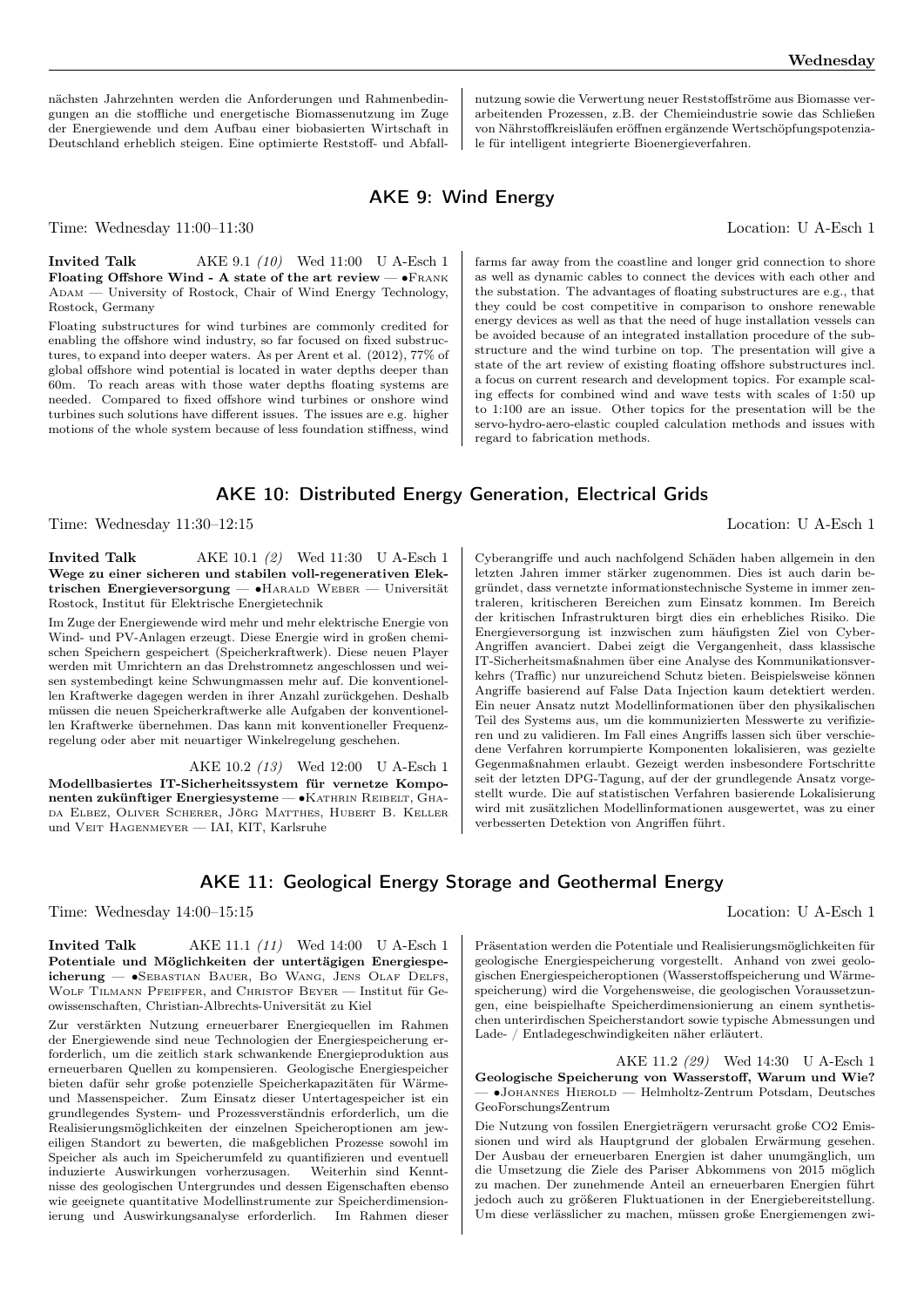schengespeichert werden können. Das größte Potential zeigt hierbei die stoffliche Speicherung im Untergrund kombiniert mit dem sogenannten Power-to-Gas-Prinzip, bei dem Überschuss an erneuerbaren Energien genutzt wird, um durch Elektrolyse Wasserstoff herzustellen. Da nur wenig über das physikochemische Verhalten von Wasserstoff in der Untergrundspeicherung bekannt ist, gibt es großen Forschungsbedarf in diesem Bereich. Wie bei der Speicherung von Methan werden im Allgemeinen zwei Szenarien für Wasserstoff betrachtet. Die Nutzung von porösen Gesteinsformationen mit einem gasdichten Deckgestein, sowie die Speicherung in anthropogenen Salzkavernen.

**Invited Talk** AKE 11.3 (25) Wed 14:45 U A-Esch 1 Numerical modelling of shallow geothermal energy exploration process — ∙Haibing Shao — Helmholtz Centre for Envi-

### AKE 12: Artificial Photosynthesis, CO2-Reduction

Time: Wednesday 15:15–16:00 Location: U A-Esch 1

Invited Talk AKE 12.1 (19) Wed 15:15 U A-Esch 1 Photocatalysis - a powerful tool for the generation of Sun Fuels from Water and Carbon Dioxide? — ∙Henrik Junge — Leibniz-Institut für Katalyse e.V. an der Universität Rostock

One of the central challenges of the next decades is the sufficient and sustainable supply of energy. The conversion of the almost unlimited available energy of sunlight into stored chemical energy by means of photo- or electrocatalytic water splitting into oxygen and hydrogen is a benign objective. Besides hydrogen, further value added products like e.g. carbon monoxide, formic acid, methanol or methane are of special interest. While multistep processes, consisting of a wind power plant or photovoltaic cells, an electrolysis cell and carbon dioxide hydrogenation to form these products are available at least at a small scale, the development of a one step process is pending and basic research is still necessary. Nevertheless, some significant progress has been already achieved. Due to lower costs, the replacement of noble metal catalysts by cheap 3d metals like iron, nickel and cobalt is of special interest for these fields. Within the presentation various relevant examples of catalyst development for these topics will be provided.

ronmental Research - UFZ, Permoserstr. 15, 04318 Leipzig, Germany In the context of energy transition in German and all over the world, the extraction of shallow geothermal energy by Borehole Heat Exchangers (BHEs) is considered to be a technology with low carbon emission for building heating and cooling purposes. This talk will introduce the numerical simulation approach that has been applied to study the coupled physical processes caused by geothermal extraction from the shallow subsurface. Results from recent studies will be presented in order to answer following questions.

1) What are the influencing factors for BHE efficiency?

2) How much energy can be sustainably extracted from the shallow subsurface?

3) What will be the potential environmental impacts, e.g. on downstream groundwater temperatures?

AKE 12.2 (15) Wed 15:45 U A-Esch 1 Photoelectrochemical CO<sub>2</sub> reduction as a negative emission technology — •Matthias M. May<sup>1</sup> and Kira Rehfeld<sup>2</sup> —  $^1\mathrm{Helmholtz-Zentrum}$  Berlin, Institute for Solar Fuels —  $^2\mathrm{Universität}$ Heidelberg, Institute of Environmental Physics

Current CO<sup>2</sup> emission rates are incompatible with the 2∘C target for global warming. Negative emission technologies are therefore an important, but also controversial basis for climate policy scenarios. For this, energy is actively invested for the removal of dilute  $CO<sub>2</sub>$  from the atmosphere, followed by sequestration. We show that photoelectrochemical CO<sup>2</sup> reduction might be a viable, high-efficiency alternative to biomass-based approaches, which reduces competition for arable land [1]. To develop them, electrochemical reactions have to be optimised for  $CO<sub>2</sub>$  removal. This deviates from energetic efficiency optimisation in solar fuel applications and hence renders different carbon sink products attractive. Here, we discuss efficiency limitations of the approach.

[1] May and Rehfeld, Earth Syst. Dynam. Discuss., in review, 2018, DOI:10.5194/esd-2018-53.

### AKE 13: Climate Change

Time: Wednesday 16:15–17:15 Location: U A-Esch 1

**Invited Talk** AKE 13.1 (27) Wed 16:15 U A-Esch 1 The far reach of ice-shelf thinning in Antarctica - RONJA REESE<sup>1,2</sup>, HILMAR GUDMUNDSSON<sup>3</sup>, ANDERS LEVERMANN<sup>1,2,4</sup>, and ∙Ricarda Winkelmann1,<sup>2</sup> — <sup>1</sup>Potsdam Institute for Climate Impact Research (PIK), Potsdam, Germany  $-2$ University of Potsdam, Potsdam, Germany — <sup>3</sup>Northumbria University, Newcastle upon Tyne, UK — <sup>4</sup>Lamont Doherty Earth Observatory, Columbia University, New York, NY, USA

Floating ice shelves, which fringe most of Antarctica's coastline, regulate ice flow into the Southern Ocean. Their thinning or disintegration can cause upstream acceleration of grounded ice and raise global sea levels. So far the effect has not been quantified in a comprehensive and spatially explicit manner. Here, using a finite-element model, we diagnose the immediate, continent-wide flux response to different spatial patterns of ice-shelf mass loss. We show that highly localized iceshelf thinning can reach across the entire shelf and accelerate ice flow in regions far from the initial perturbation. As an example, this telebuttressing enhances outflow from Bindschadler Ice Stream in response to thinning near Ross Island more than 900 km away. We further find that the integrated flux response across all grounding lines is highly dependent on the location of imposed changes: the strongest response is caused not only near ice streams and ice rises, but also by thinning, for instance, well-within the Filchner-Ronne and Ross Ice Shelves. The most critical regions in all major ice shelves are often located in regions easily accessible to the intrusion of warm ocean waters, stressing Antarctica's vulnerability to changes in its surrounding ocean.

**Invited Talk** AKE 13.2 (7) Wed 16:45 U A-Esch 1 Globale Klima-Governance: wie wird es nach mittlerweile 24 UN-Klimakonferenzen weitergehen? —  $\bullet$ FELIX EKARDT — Forschungsstelle Nachhaltigkeit und Klimapolitik, Könneritzstr. 41, 04229 Leipzig

Das Pariser Klima-Abkommen vom Dezember 2015 wird vielfach kritisiert, weil es unzureichend ist. Dies vernachlässigt jedoch sein sehr ehrgeiziges Ziel, das die rechtsverbindliche globale Erwärmung auf 1,5 bis 1,8 Grad im Vergleich zum vorindustriellen Niveau begrenzt. Dieser Vortrag zeigt, basierend auf Analysen von offenen Fragen für Klimaprojektionen in den Naturwissenschaften und Rechtsanalysen zu Paris-Abkommen und Vorsorgeprinzip, dass juristisch gesehen innerhalb kurzer Zeit weltweit Null-Emissionen geboten sind. Aus rechtlicher Sicht sind nur solche Politiken gerechtfertigt, die dazu beitragen können, die Temperaturgrenze mit hoher Sicherheit, ohne Überschreitung, ohne die 1,5-Grenze außer Acht zu lassen und ohne Geo-Engineering-Maßnahmen zu erreichen. Das IPCC-1,5-Grad-Sondergutachten vom Oktober 2018 erweist sich damit als in rechtlich unhaltbarer Weise als noch zu großzügig, denn statt der dort genannten drei Dekaden bis zu Nullemissionen weltweit in allen Sektoren (einschließlich Agrarbereich und Kunststoffe) wird es noch schneller gehen müssen. Dies stellt auch für die vermeintlichen Vorreiter der Klimapolitik, Deutschland und die EU, eine große Herausforderung dar. Damit müssen die EU und Deutschland die Ambitionen in der Klimapolitik schnell und drastisch erhöhen